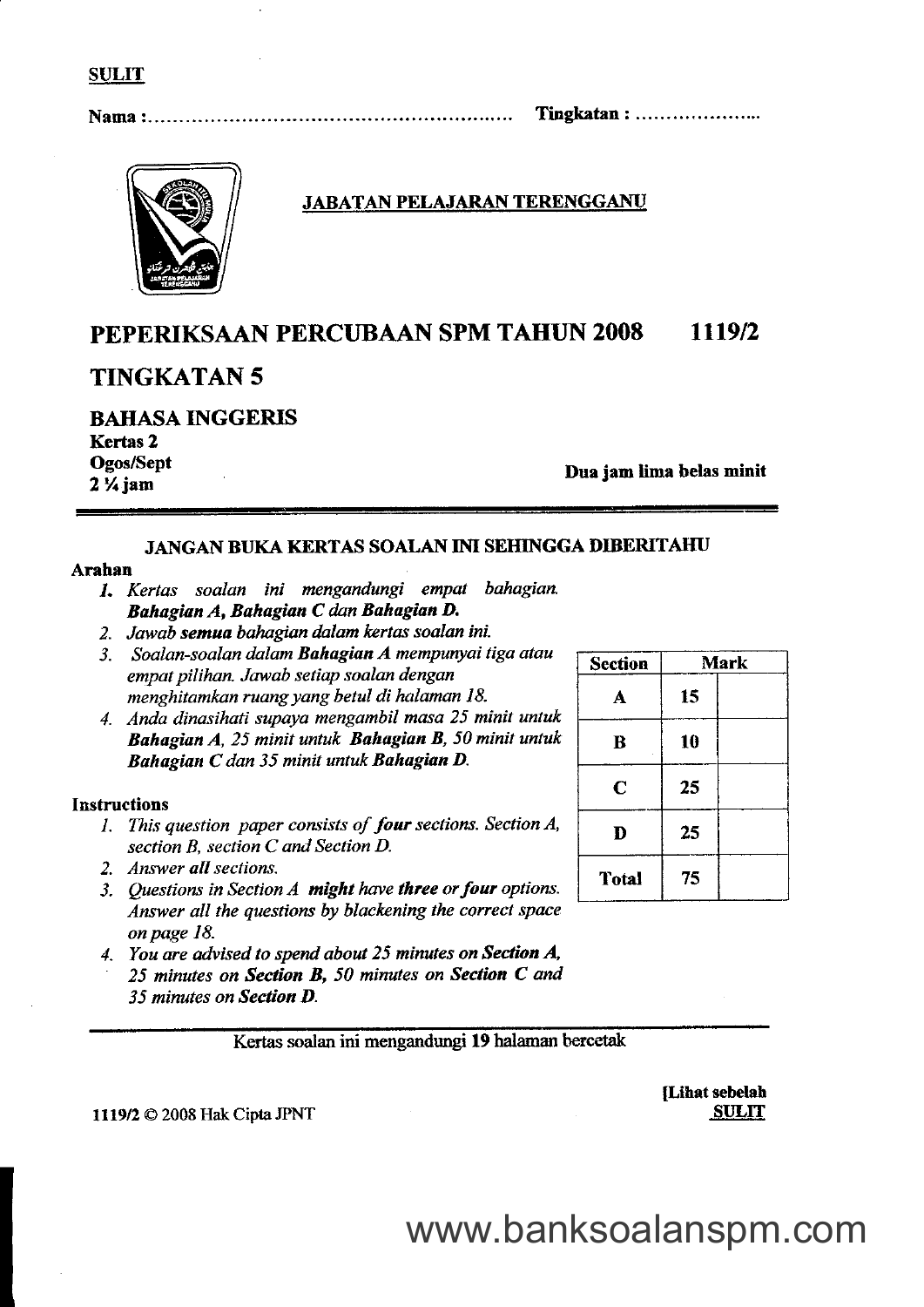#### Section A

#### [15 marks]

#### Questions  $1 - 8$

For each of the questions in this section, read the question first and then study the information given to find the best answer. Then blacken the options  $A$ ,  $B$ ,  $C$  and  $D$  in the answer sheet provided.

Based on the information below, answer the question that follows.  $\mathbf{1}$ 

### How to select pasta to match your favourite sauce

Dry pasta complements the more robust, oil-based sauces. Chunky sauces 'nest' more naturally with larger tubular shapes, or bigger shell shapes, while thinner sauces cling to spaghetti or gather in the hollows of penne. Thick creamy sauces engage well with ribbon pasta, like fettuccine.

What is the best sauce for penne?

- A chunky sauce
- **B** thinner sauce
- C creamy sauce
- D oil-based sauce

1119/2

**SULIT**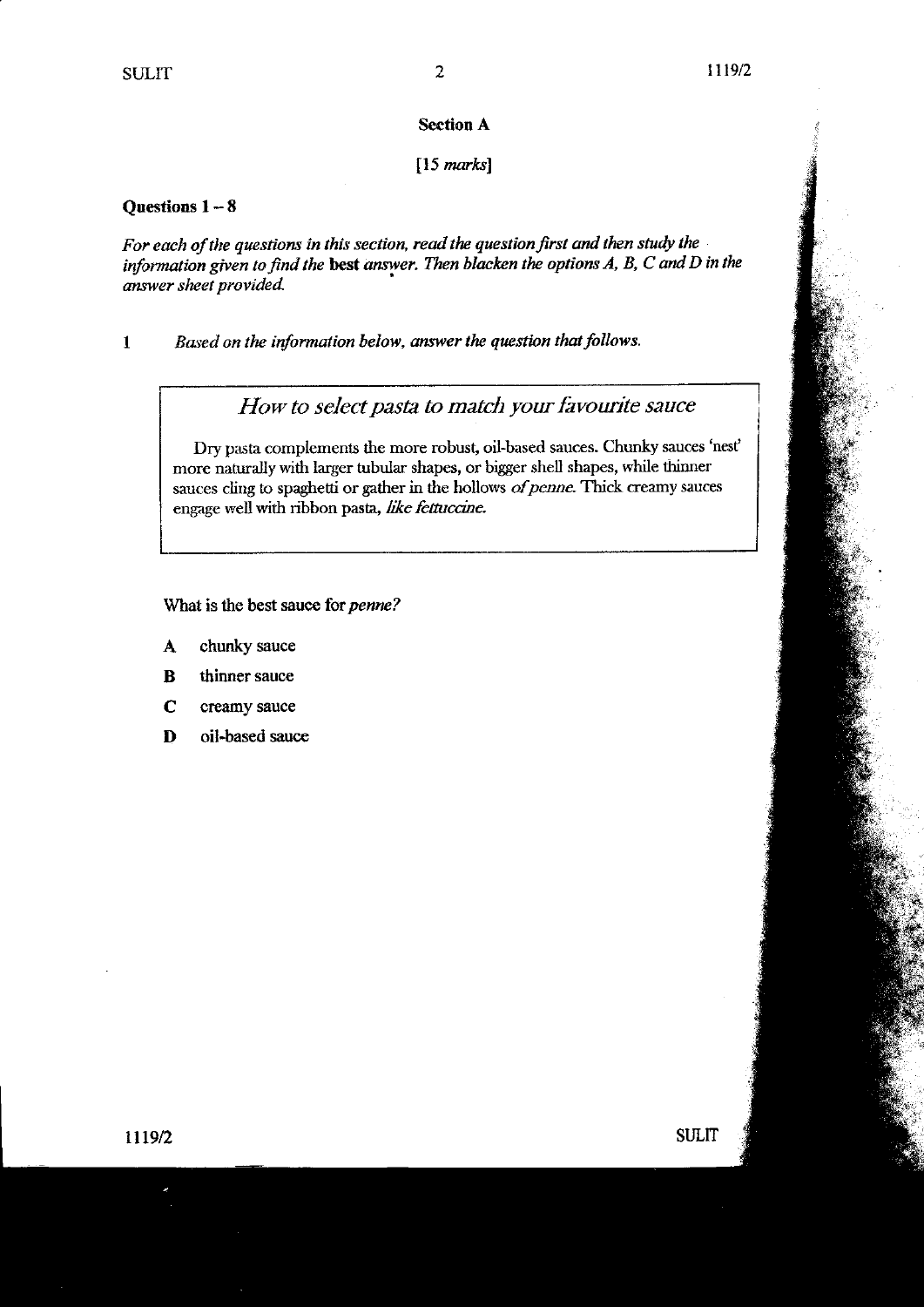Based on the bar graph below, answer the questions that follow.  $\overline{2}$ 



The data of both years show that

- A suicide rate went down.
- B diabetic patients were not given treatment.
- C more people died of cancer and heart attack.
- D there were many reckless drivers on the road.

rne SULIT SULIT SULIT SULIT SULIT SULIT SULIT SULIT SULIT SULIT SULIT SULIT SULIT SULIT SULIT SULIT SULIT SULIT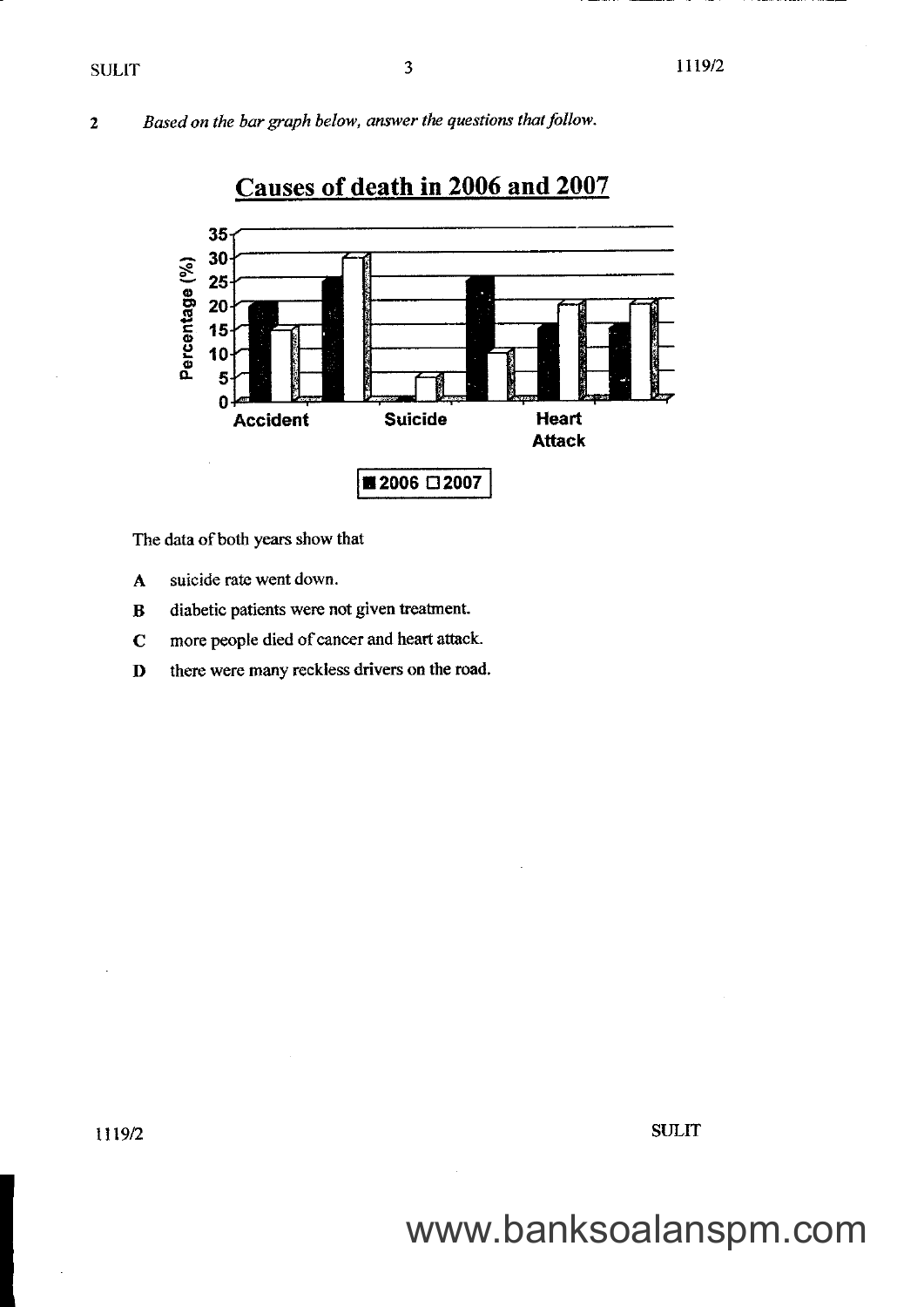Read the book review below and answer the question that follows. 3

### A SINGAPORE FAMILY COOKBOOK

Author: Violet Chow Publisher: DAN lntemational Price: RM 54.80 at TPT Bookstores

Described as one of Singapore's ieading foodies, Violet Chow has had a long and inspiring career as food critic with a newspaper, The New Generation: food writer for Their World and the Singapore Expert: restaurant owner: cooking teacher: TV chef and presenter and food ambassador. She was also publisher of the monthly magazine, The Food World, an authoritative designer about food.

Which of the following statements is not true?

- A Violet Chow owns a food outlet.
- B Violet Chow speaks about food to people.
- C Violet Chow is the most popular food expert in Singapore'
- Read the sign below and answer the question that follows.

## **EXPRESS LANE** Less than 10 items ONLY

Where can we normally see this notice?

- A In a bank
- B ln an airport
- C ln a post offlce
- D In a supermarket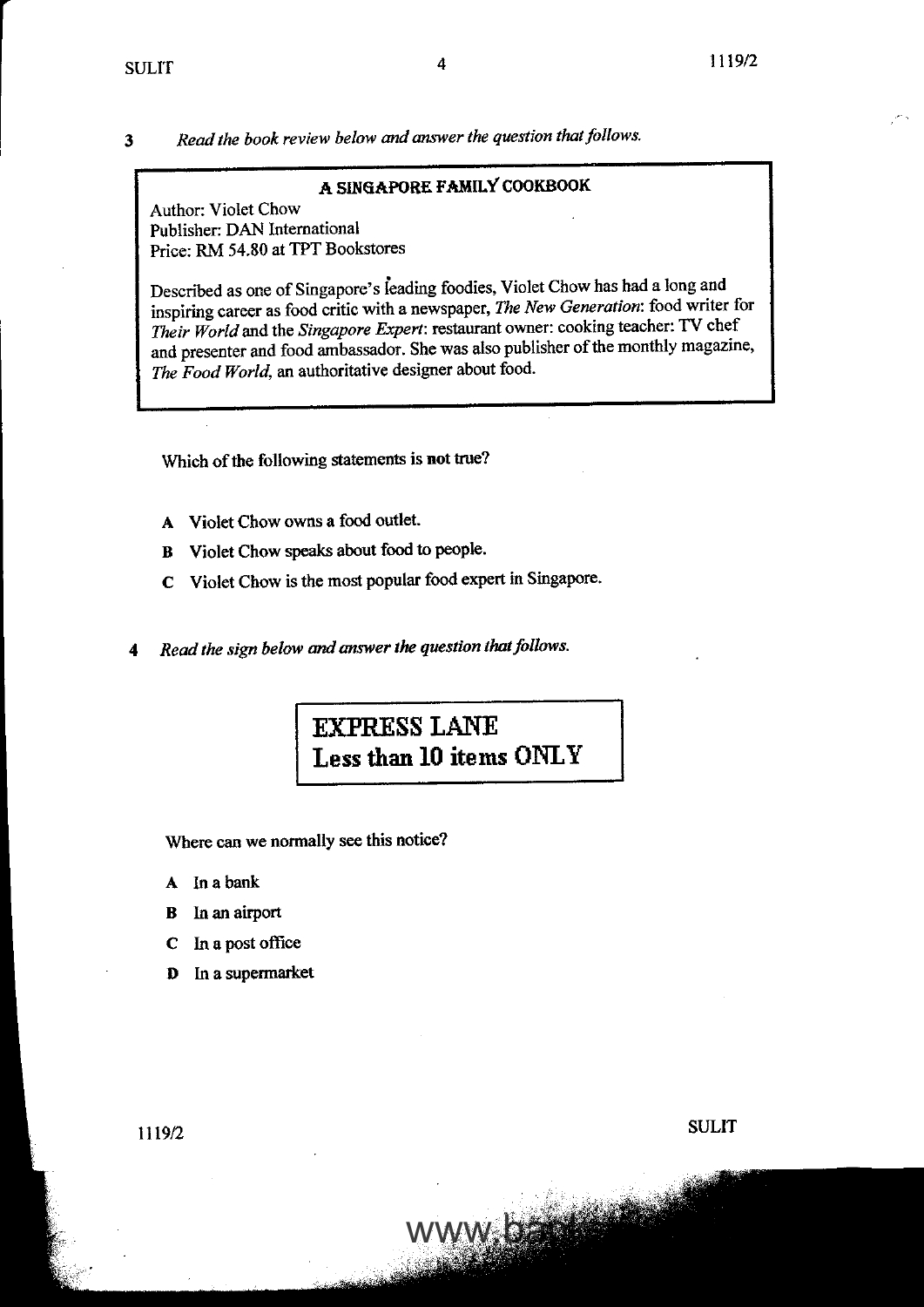#### 5 Read the advertisement below and answer the questions that follow.



Which of the following statements is not true?

- A The offer is applicable at all year round.
- B The lowest room rate is RM268 excluding the tax.
- C The more nights you stay the more rebates you will get.
- D The rebate of RM88 is to be spent in the hotel restaurant.

 $1119/2$  SULIT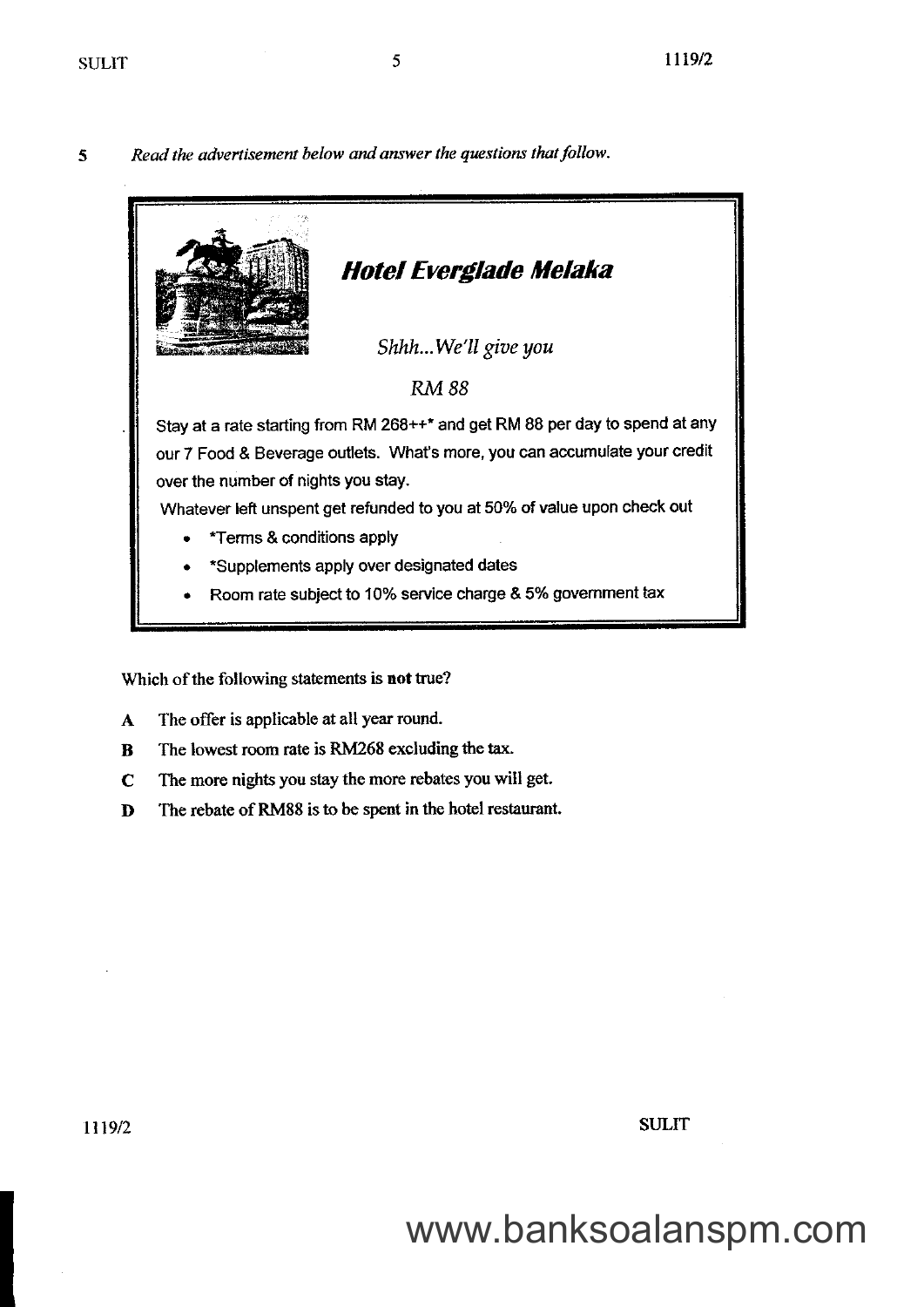

Study the cartoon strip below and answer the question that follows.  $\boldsymbol{6}$ 

The phrase bread and butter gives the idea that the man

- takes his job seriously.  $\overline{\mathbf{A}}$
- works in a bread factory.  $\bf{B}$
- earns his living selling things.  $\mathbf C$
- takes bread and butter for his breakfast.  $\mathbf{D}$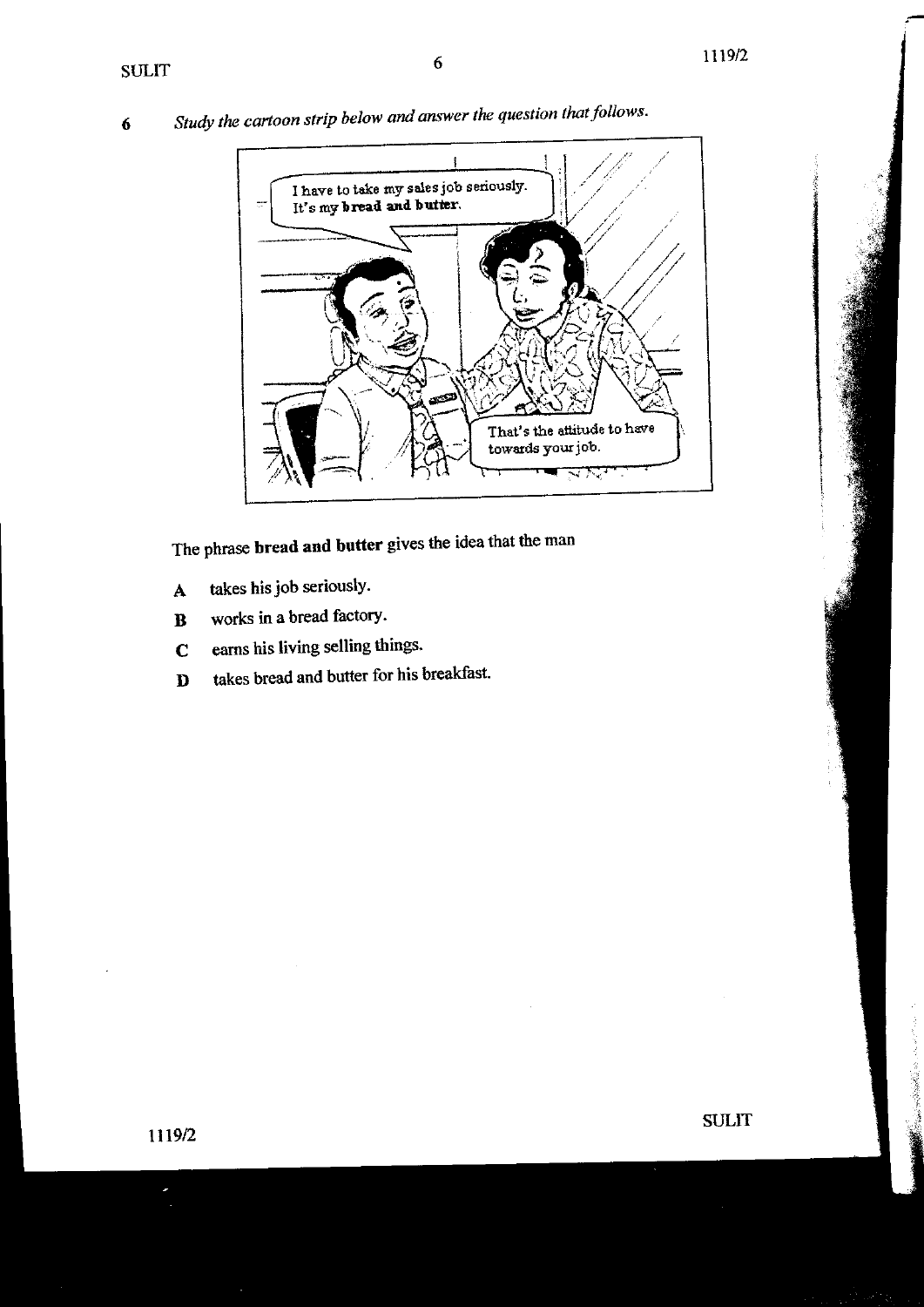$\overline{7}$ Read the newspaper article below and answer the question that follows.

> Smoking is the most important lifestyle cause of cancer, Obesity ranks a close second. In other words, after smoking, obesity is the highest preventable cancer risk.

> We used to say that one third of all cancers can be prevented if smoking were to completely cease. We can say now that two-thirds of cancers -12 million new cancer cases diagnosed each year in the world - would not occur if we are all transformed to slim. fit non-smokers tomorrow.

From the article we know that

- A cancer can be caused by smoking.
- B obesity is the main cause for gancer.
- C cancer would not occur if we stay slim and fit.
- 8 Read the tips below and answer the question that follows.

### How to beat travel sickness

Forget those travel strips and dangly chains off the back of cars: the main cause for travel sickness is a mismatch between what the eyes see and what the body experiences. Research suggests the best remedy is to sit where you can see the road ahead, instead of looking at something inside the car.

Reader's Digest, February 2008

(Sunday Star, July 13, 2008)

What is the best thing to do to beat travel sickness?

- A To sit at the back seat.
- B To look around the car.
- C To see the road in front of you.
- D To focus on something in the car.

1119/2

SULIT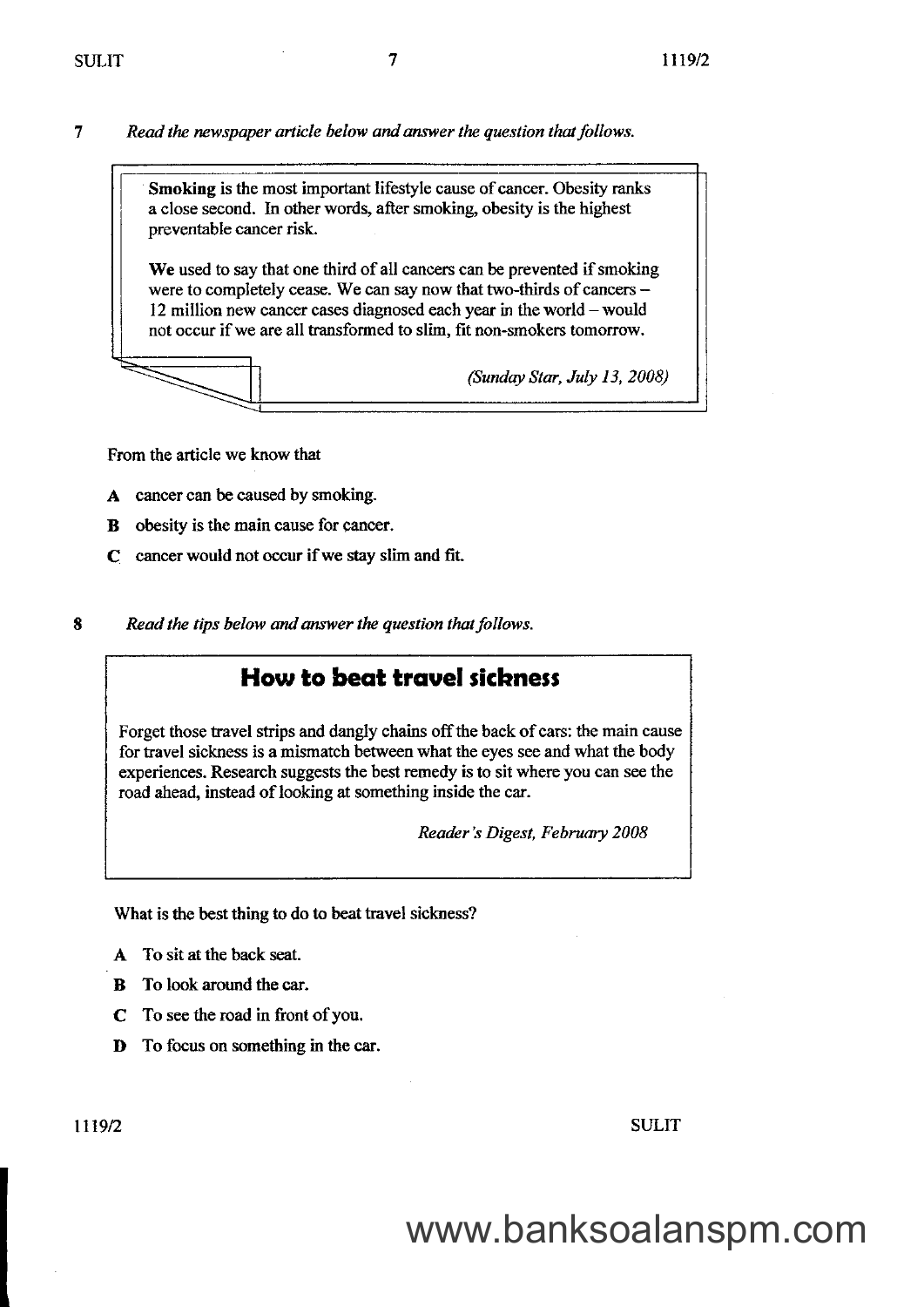#### Questions  $9 - 15$

Read the following passage and choose the best answer.

On that particular day, I decided to go to the beach. As I got  $9$  from my car, the salty breeze welcomed me. I sat down and  $10$  my feet into the warm, golden sand. Tiny crabs  $11$  here and there, while in front of me was the deepest blue-green sea. Several fishermen's boats could be seen in the horizon. The 12 waves lulled me, while behind was a row of casuarinas that rose majestically, lending shade to those who need 13. Tall coconut trees danced gracefully under the hot afternoon sun. A few people were 14 on the wet sand. Children were shouting in glee as their colourful kites soared high in the sky. Occasionally, a child's cry was heard as the kite flew off and was stuck on a tree. The smell of delicious food wafted in the air 15 hawkers began frying chicken nuggets and hotdogs. Suddenly I heard it - the ringing bell of the ice cream man! I quickly took out my coins and soon after I was enjoying the cold ice crearn on a hot day,

Satisfied, I went home, feeling like a litde girl once more.

| 9                | A in           |              |         | $13 \text{ A}$ it |                    |
|------------------|----------------|--------------|---------|-------------------|--------------------|
|                  | B              | on           |         |                   | <b>B</b> its       |
|                  |                | $C$ off      |         | $\mathbf C$       | their              |
|                  |                | <b>D</b> out |         | D                 | them               |
|                  |                |              |         |                   |                    |
| 10 <sup>10</sup> |                | A sink       |         |                   | 14 A running       |
|                  | B              | sank         |         | $\mathbf{B}$      | strolling          |
|                  | $\mathbf{C}$   | sunk         |         |                   | C staggering       |
|                  | D              | sinking      |         |                   | <b>D</b> wandering |
|                  |                |              |         |                   |                    |
|                  | 11 A           | crept        | $15-15$ |                   | A as               |
|                  | B              | lagged       |         | $\bf{B}$          | and                |
|                  | C              | scurried     |         | $\mathbf C$       | since              |
|                  | D              | crawled      |         | D                 | because            |
|                  |                |              |         |                   |                    |
|                  | $12 \text{ A}$ | soft         |         |                   |                    |
|                  | $\bf{B}$       | gentle       |         |                   |                    |

**C** strong

I) intense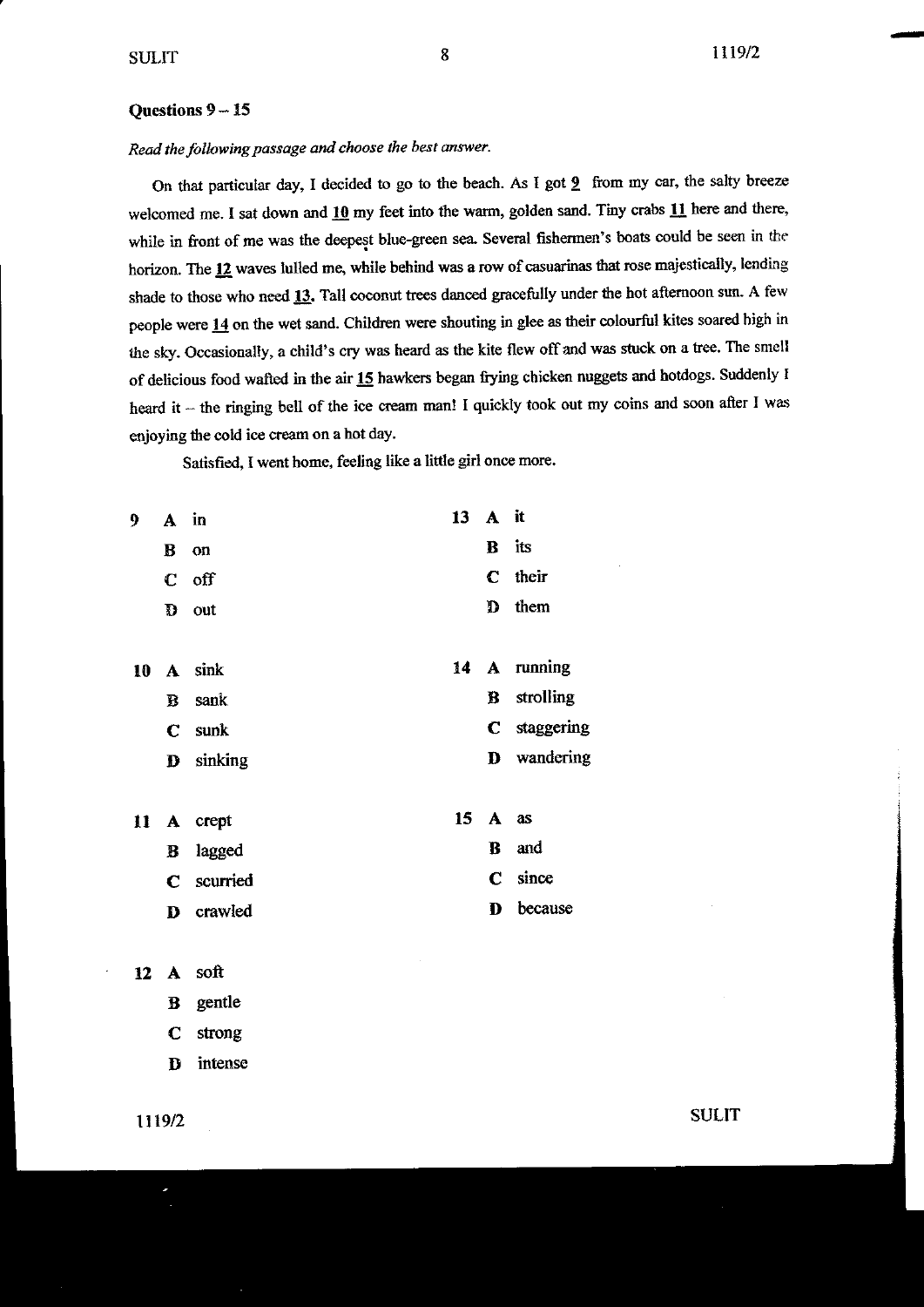#### Section B

|0 narks']

Read the information on the eco page and then complete the tasks given.

## ECO FAGE



#### SAVE THE EARTHI

Environmenta! updates and easy tips to be kind to our liftle blue planet. "Look after Mother Nature now, and one day she'll return the favour."

#### .HOLD ON PLEASE

)!,..',,.'',"..,,...,,..',,....,.\*\*

 $\zeta$ Do not dispose of your mobile phone if it is not absolutely<br>necessary. Mobile phones Mobile phones and batteries are full of toxic metals, including mercury, cadmium, lead and arsenic. lf dumped or incinerated, these chemicals leak into the air, ground and water around us, with the potential to cause cancer and various illnesses. The cadmium from one discarded mobile, for example, can pollute up to 600,000 litres of water.

#### DID YOU KNOW?

- The energy saved from<br>recycling one metre of recycling one metre of aluminium can run engine for three hours or a<br>100-watt bulb for 20 100-watt bulb for hours.
- Recycling tin or aluminium»<br>Cans Luses 90 to 95 cans uses 90 to percent less energy than<br>mining and processing mining and them from scratch.
- Tin takes 100 years to break down; aluminium, 500 years.

**THINK AGAIN** Screen savers do not save energy. Set your computer to go into "sleep" mode when not in use; it uses up to 90 percent less electricity.



1119/2 SULIT

:

.<br>............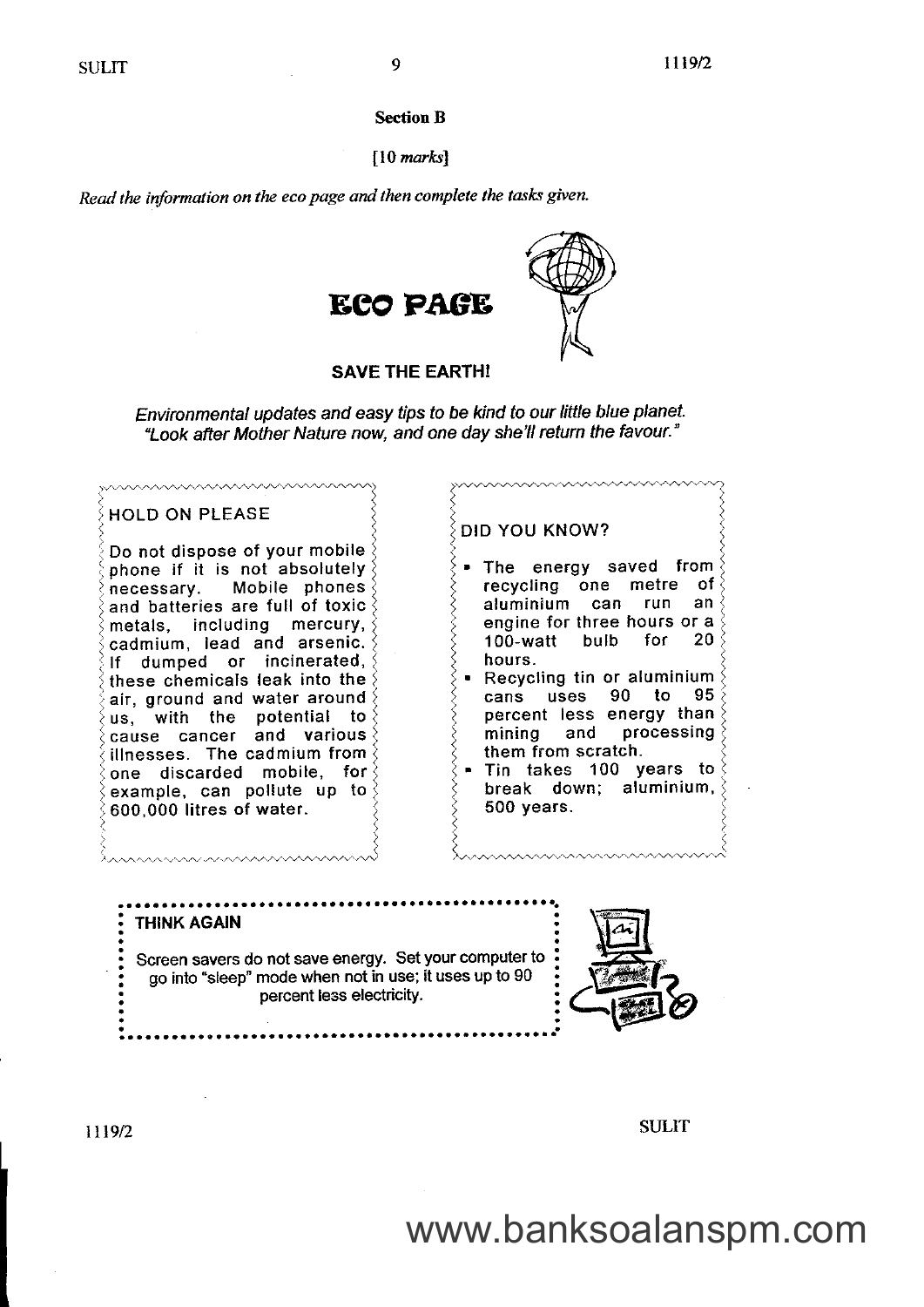#### Questions 16-20



Using the information on the eco page, complete the graphic below.

1119/2

**SULIT**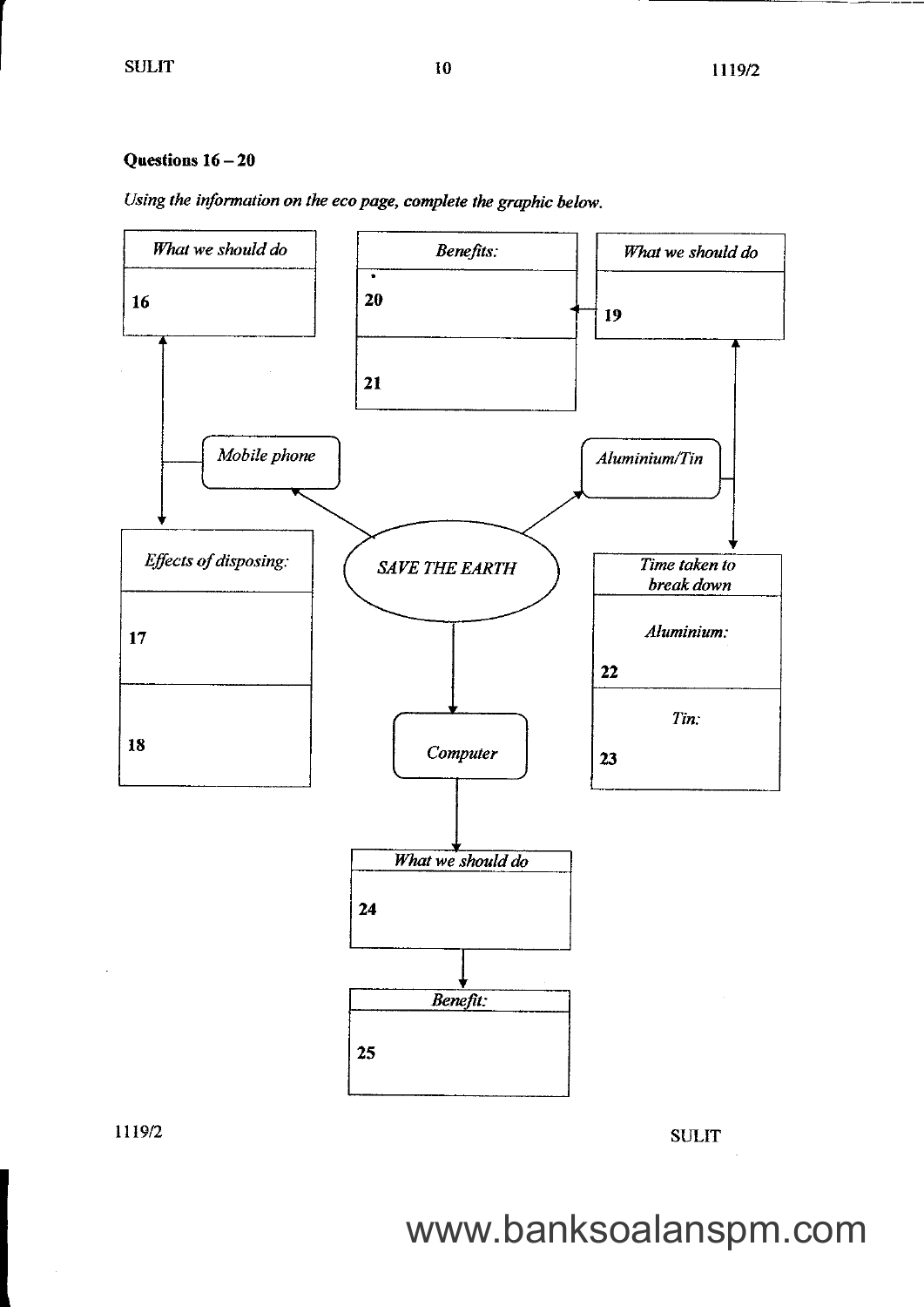#### Section C  $[25$  marks]

#### Questions 26-31 are based on the following passage.

- <sup>1</sup> "Let's do something different," Monica said to her fiance, William after he proposed. They planned to fly to the city of Pucallpa and then on to Iquitos, a frontier town at the headwaters of the Amazon. The area was known for its hanging bridges  $-$  catwalks constructed high up in the treetops of the jungle  $-$  and for its wilderness river cruises. Two days after their wedding, the newlyweds were on their 5 14-hour bus ride to Lima. As the bus bumped along, Monica flicked through a guidebook, reading about the Peruvian rainforest, one of the most biodiverse places one earth. Their tour included a four-day trip down the Amazon in a boat.
- 2 At the airport in Lima, they met other passengers who were on board the Boeing 737. There were altogether 92 passengers and six crew members. Flight 204 was 10 filled to near capacity. At 2.24 p.m., the plane lifted off the runway and into sunny skies. The 480-kilometre flight would take an hour.
- 3 Monica fell asleep and when she awoke, she heard the pilot instructing the passengers to fasten their seatbelts. The plane would be landing in Pucallpa in ten minutes' time. Moments later, the Boeing 737 began its descent, the skies outside 15 darkened. Rain pelted the windows and the jet began to bump and roll. Soon the turbulence increased and the plane shook. Then there was a violent drop.
- <sup>4</sup>\*Oh, my God!" cried Monica and grabbed her husband's arm' "It's okay' It happens all the time," he said. But William was nervous too. The plane was bouncing and dropping. It was out of control and hurtling downwards. The lights in  $20$ the cabin flickered out. William saw tree limbs at the window. He felt something was not right. The aircraft shredded its way through thick rainforest canopy, slammed onto the ground, before finally breaking in half. Seats flew into the air and oxygen masks popped from overhead. William was tlrown forward and saw an orange fireball burst in front of him. 25
- 5 The place was in chaos: passengers sprang from their seats and rushed into the aisle which was dark and filled with thick smoke. Their screams added to the confusion. witliam grabbed Monica and moved towards the exit door at the back He pulled the handle and another passenger helped to kick the door.
- 6 The exit opened into darkness and a swamp lay three metres below. Escaping the 30 metal-melting temperatures of the plane, the survivors were startled to find bitterly cold weather. William struggled to stand in the waist-high mud. Smoke and fumes swirled at the door. He knew the plane would explode at any second. "Get away from the plane!" he screamed. "Get away!"
- 7 Many of the survivors had severe burns and were bleeding from open wounds. Some had lost their shoes in the sucking mud. Thorns tore at their feet and legs as they stumbied towards higher ground. Frightened, wet and shivering, the group plodded on. Shortly after  $4$  p.m., the survivors saw two men from a local village SULIT 35  $1119/2$  SULIT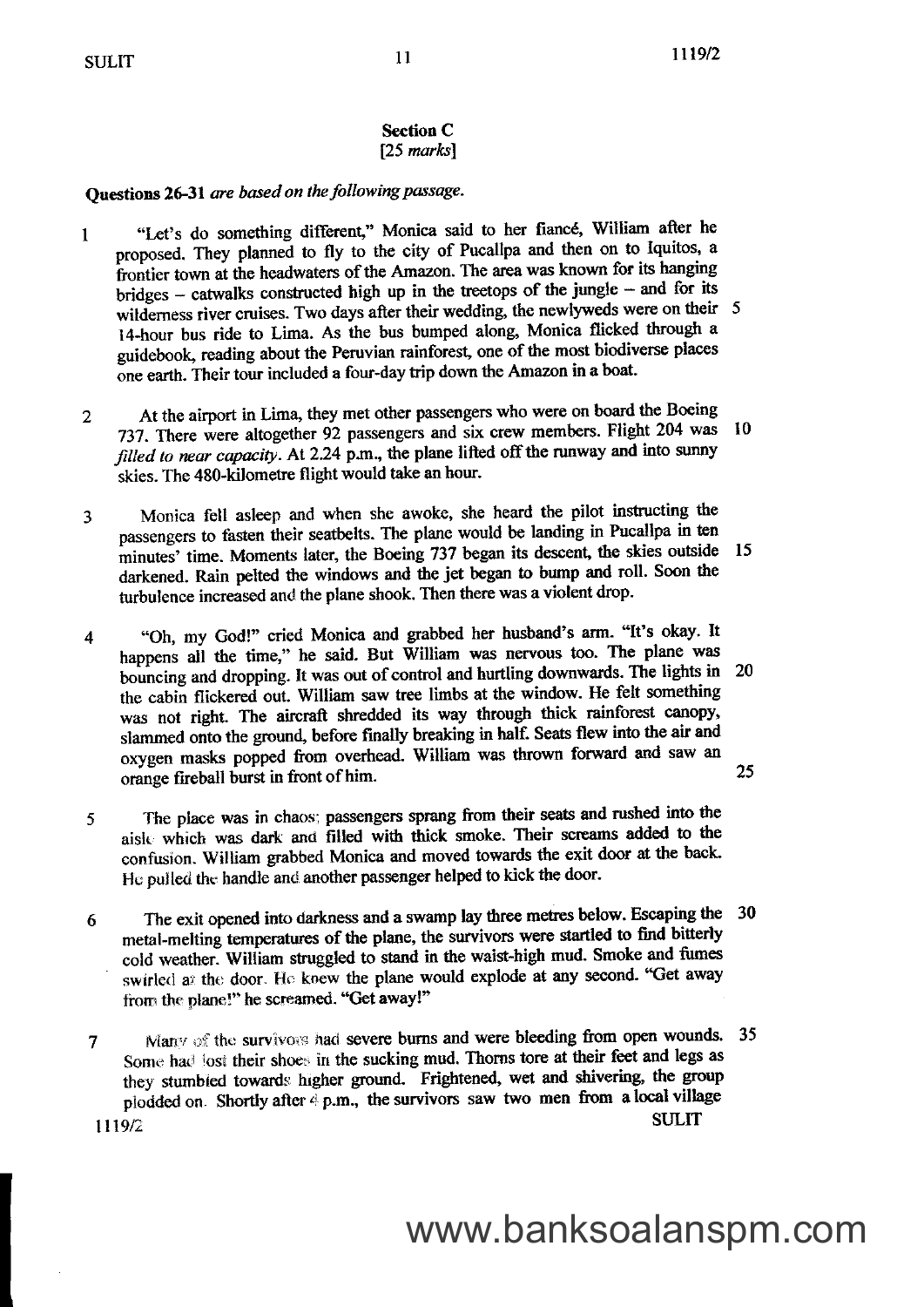|    | approaching. A few minutes later, they spotted the lights of cars. One by one,<br>injured passengers began boarding vehicles bound for the hospitals.                                                                                                    | 40                 |
|----|----------------------------------------------------------------------------------------------------------------------------------------------------------------------------------------------------------------------------------------------------------|--------------------|
| 8  | The final toll for Flight 204 was 40 passengers and crew dead. The 58 survivors<br>learned that the Peruvian government's investigation attributed the cause to human<br>error, the pilot having attempted to land the plane in a sudden, violent storm. |                    |
|    | (Adapted from The Reader's Digest May 2007)                                                                                                                                                                                                              |                    |
|    | Questions $26 - 30$                                                                                                                                                                                                                                      |                    |
|    | Answer all questions. You are advised to answer them in the order set.                                                                                                                                                                                   |                    |
| 26 | From paragraph 1,                                                                                                                                                                                                                                        |                    |
|    | (a) what was the 'different thing' that both William and Monica wanted to do?                                                                                                                                                                            |                    |
|    |                                                                                                                                                                                                                                                          | $[1$ mark]         |
|    | (b) what was the Amazon well-known for?                                                                                                                                                                                                                  |                    |
|    |                                                                                                                                                                                                                                                          | $[1$ mark]         |
|    |                                                                                                                                                                                                                                                          | $[1$ mark]         |
| 27 | From paragraph 2, what does the phrase 'filled to near capacity' mean?                                                                                                                                                                                   |                    |
|    |                                                                                                                                                                                                                                                          | $[1$ mark]         |
| 28 | (a) From paragraph 3, why was the jet shaking?                                                                                                                                                                                                           |                    |
|    |                                                                                                                                                                                                                                                          | $\lceil$ 1 mark]   |
|    | (b) From paragraph 4, how did William comfort his wife?                                                                                                                                                                                                  |                    |
|    |                                                                                                                                                                                                                                                          | $[1$ mark $]$      |
| 29 | (a) From paragraph 5, what made the chaos worse?                                                                                                                                                                                                         |                    |
|    |                                                                                                                                                                                                                                                          | $[1 \text{ mark}]$ |
|    | (b) From paragraph 6, state one difficulty faced by the survivors.                                                                                                                                                                                       |                    |
|    |                                                                                                                                                                                                                                                          | $[1$ mark]         |
|    |                                                                                                                                                                                                                                                          |                    |

 $1119/2$  SULIT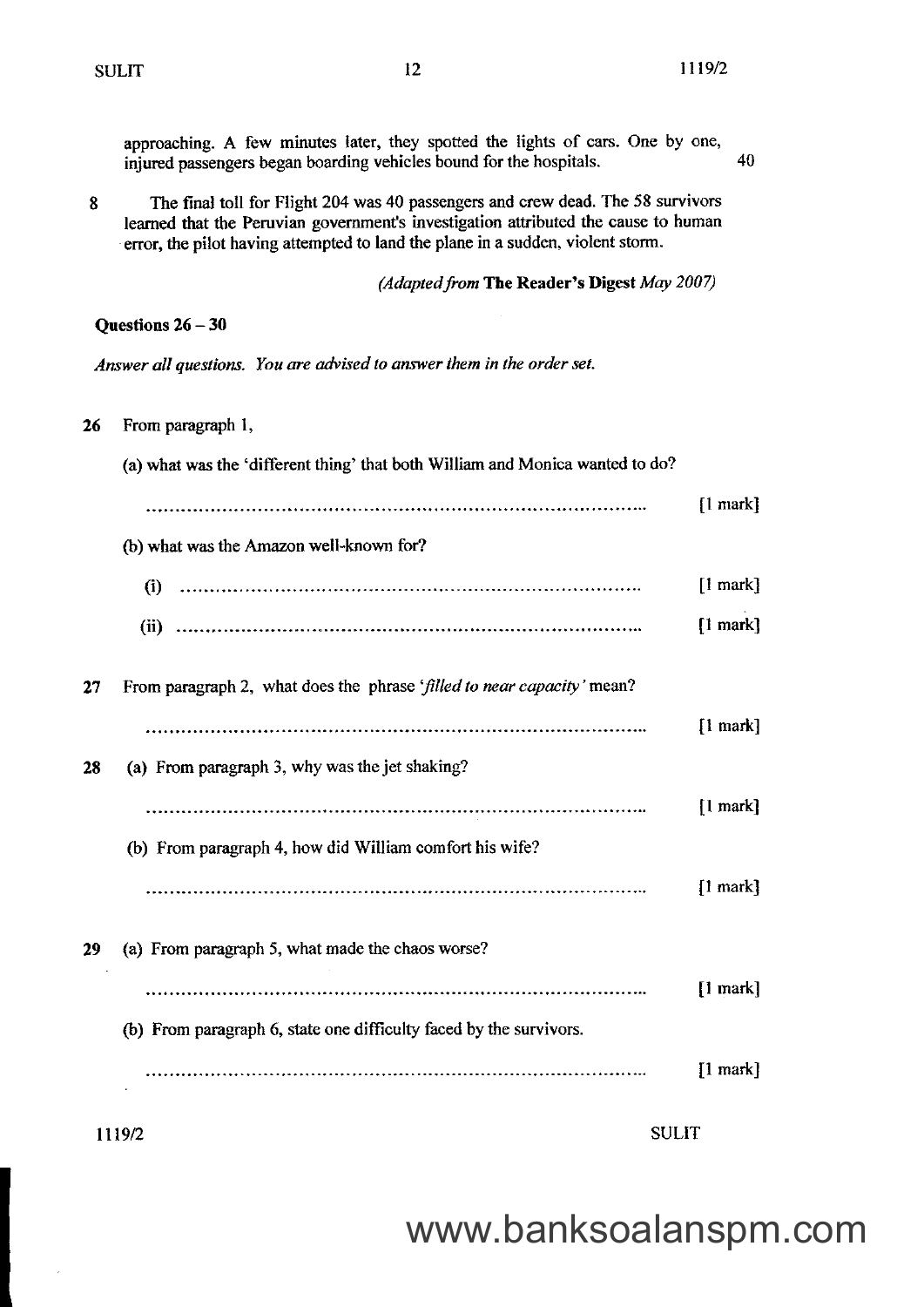30 In your own words, explain the cause of the jet crash.

[2 marks] 

#### Quesrion 3l

The passage is about a jet crash in the Amazon rainforest.

Based on the text, write a summary of

o William's reactions during the turbulence until the rescue came.

Your summary must

- $\bullet$  be in continuous writing (not note form)
- draw material from lines  $19-40$
- not be longer than 130 words, including the 10 words given below

Begin your summary as follows:

William told Monica that it happened all the time but...

| 1119/2<br><b>SULIT</b> |
|------------------------|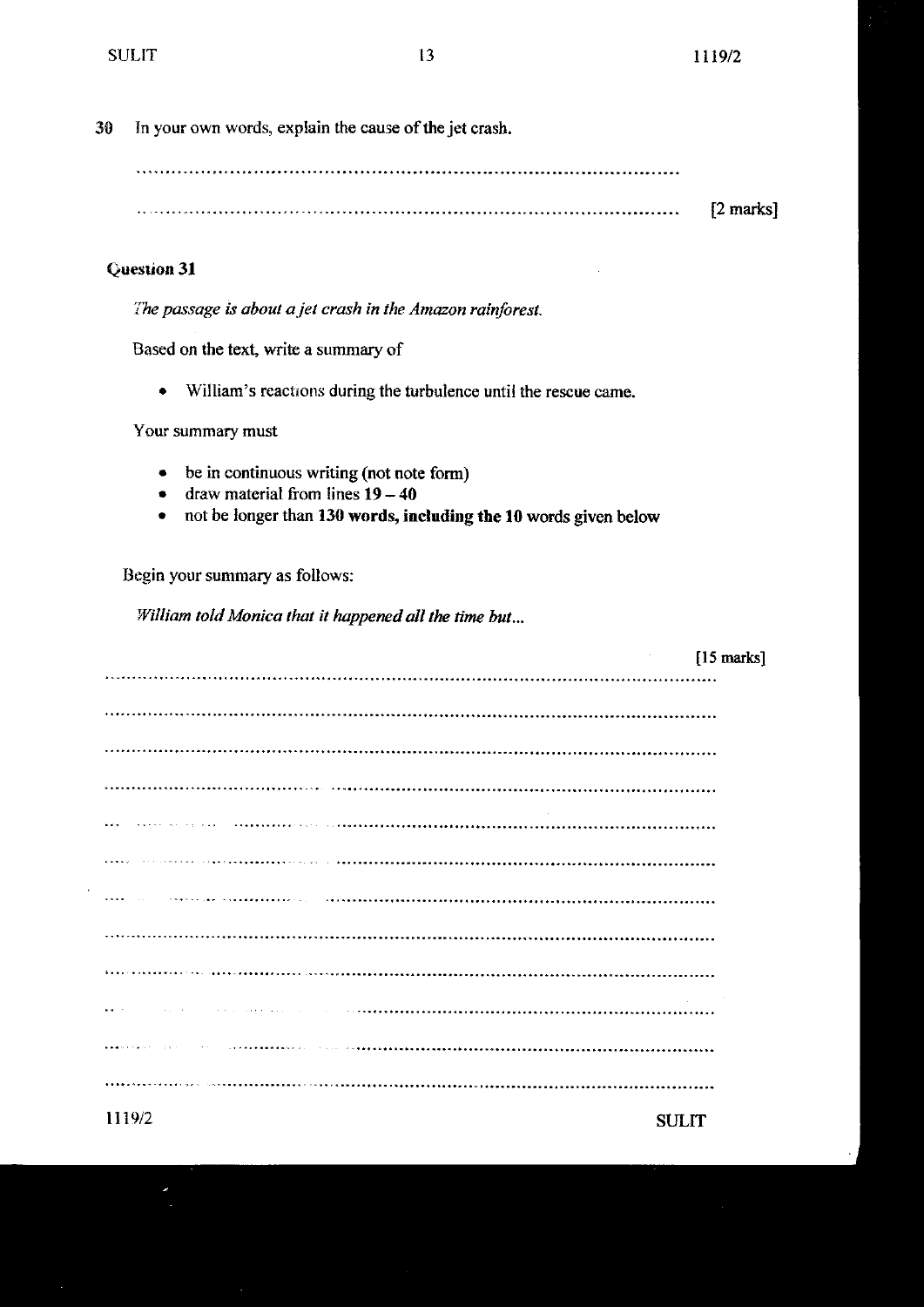| $\sim 10^{-1}$ |
|----------------|
|                |
|                |
|                |
|                |

 $14$ 

 $\hat{\boldsymbol{\gamma}}$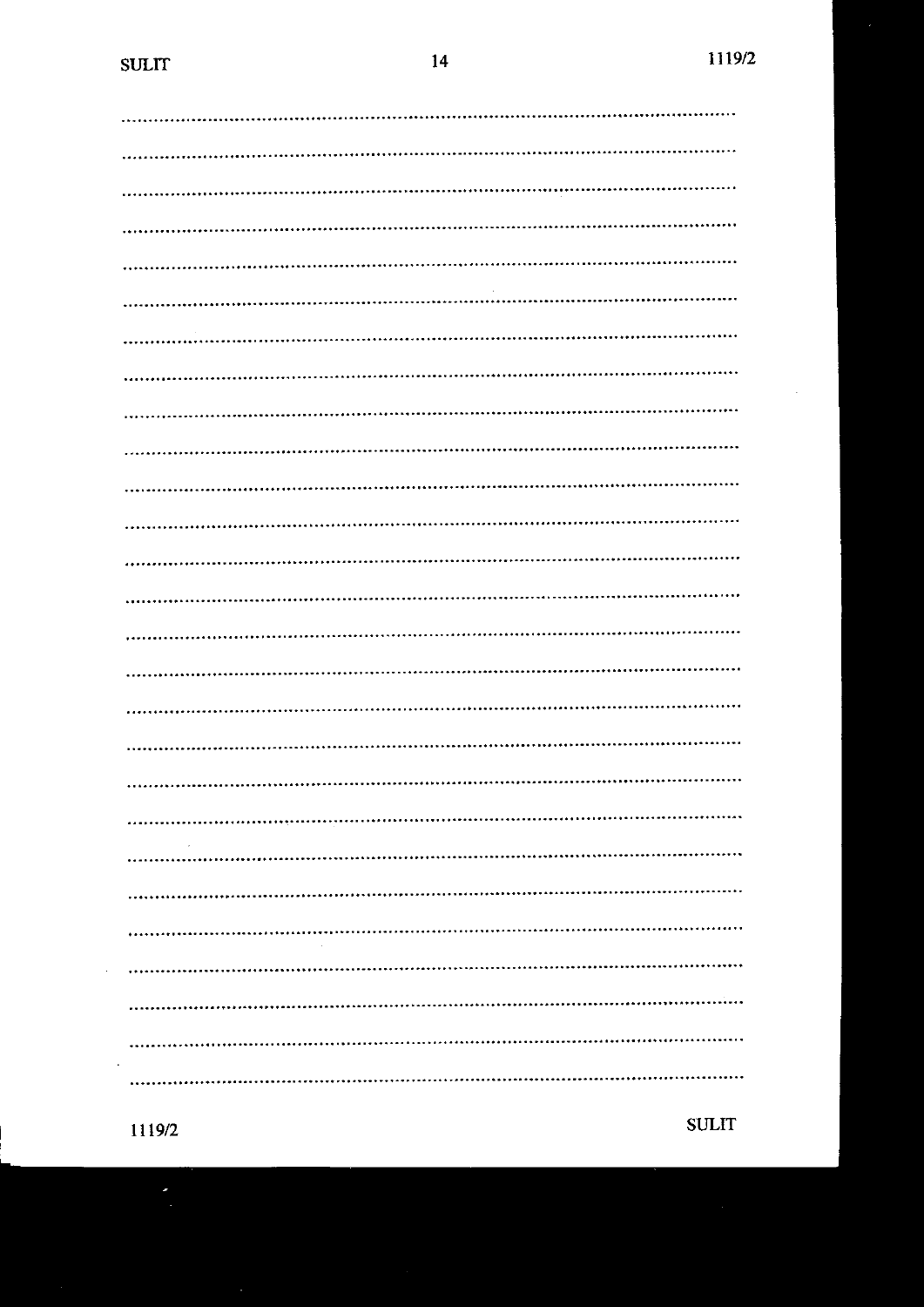;;;ii;;; 

125 narks'!

32 Read the poem 'Monsoon History' ' " Shirley Lim below and answer the questions that follow.

#### Monsoon History

Reading Tennyson, at six p.m. in pajamas, Listening to down-Pouring rain: the air ticks With gnats, black spiders fly, Moths sweep out of our rooms Where termites built Their hiils of eggs and queens zoom In heat. We wash our feet For bed, watch mother uncoil Her snako hair, unbuckle The silver mesh around her waist, Waiting for father pacing The sand as fishers pull From the Straits after monsoon.

The air is still, silent Like sleepers rocked in the pantun, Sheltered bY Malacca This was forty years ago, When nyonya married baba.

#### Shirley Lim

| (a)    | State an activity that the family do as mentioned in the poem?                        |             |
|--------|---------------------------------------------------------------------------------------|-------------|
|        |                                                                                       | [1 mark]    |
| (b)    | What do you think the economic activity around the Straits of<br>Malacca is?          |             |
|        |                                                                                       | [1 mark]    |
| (c)    | What does the phrase "Reading Tennyson" tell us about the persona?                    |             |
|        |                                                                                       | $[1$ mark ] |
| (d)    | Based on the second stanza, in your own words, describe the<br>atmosphere in Malacca. |             |
| 1119/2 |                                                                                       | SULFI       |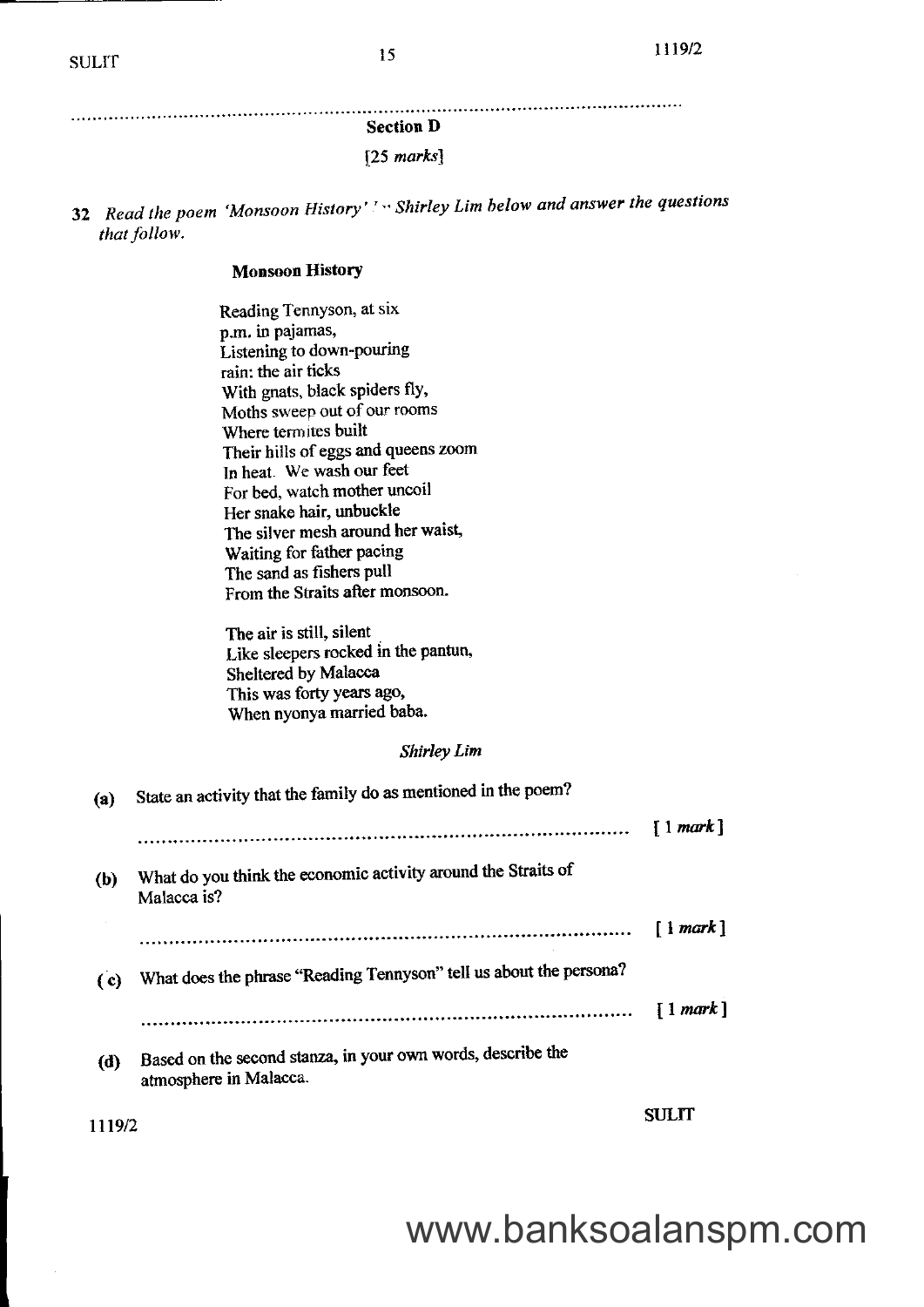#### 12 marks l 12 m<br>33 Read the extract from the short story **"The Sound Machine"** below and answer the questions that follow.

The doctor had ripped off the earphones and was running away fast, but Klausner stood spellbound, staring up at the great branch, sixty feet long at least, that was bending slowly downward, breaking and crackling and splintering at its thickest point, where it joined the main trunk of the tree. The branch came crashing down and Klausner leapt aside just in time. It fell upon the machine and smashed it into pieces.

"Great heavens!" shouted the doctor as he came running back. "That was a near one! I thought it had got you!"

Klausner was staring at the tree. His large head was leaning to one side and upon his smooth white face there was a tense, horrified expression. Slowly he walked up to the tree and gently, he prised the blade loose from the trunk.

"Did you hear it?" he said, turning to thc doctor. His voice was barely audible.

The doctor was still out of breath from running and the excitement. "Hear what?"

"In the earphones. Did you hear anything whcn the axe struck?"

The doctor began to rub the back of his neck. "Well," he said, "as a matter of fact ..." He paused and frowned and bit his lower lip. "No, I'm not sure. I couldn't be sure. I don't suppose I had the earphones on for more than a second after the axe struck."

(a) What happened to the machine?

I I mark] (b) What does 'it' refer to? .! markl (c) What was the doctor supposed to hear from the earphone? I mark] (d) Would you like to have Klausner as a friend? Give a reason. [2 marks]

the sum of the state of the state of the state of the state of the state of the state of the state of the state of the state of the state of the state of the state of the state of the state of the state of the state of the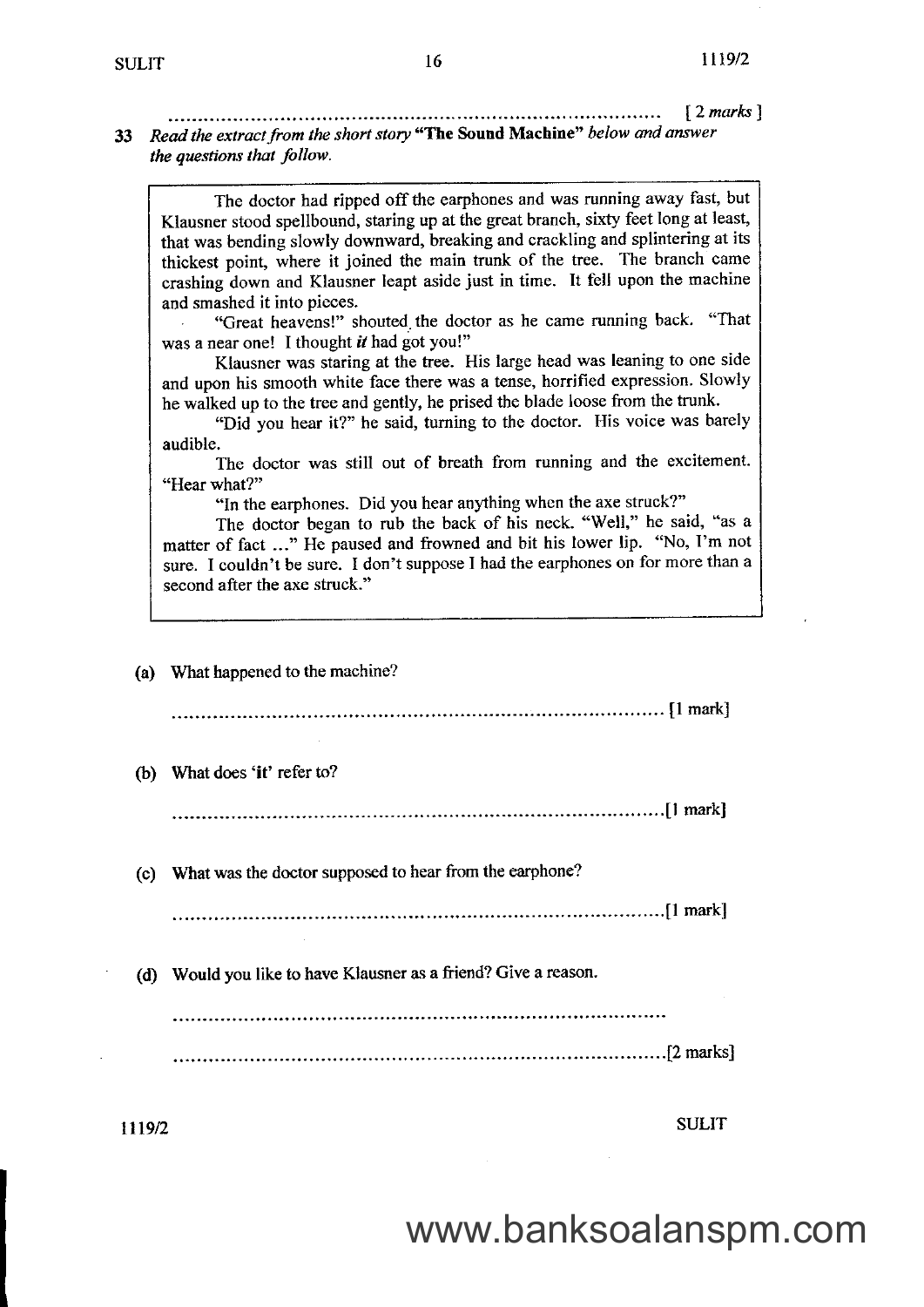34 The following are the novels studied in the literature component in English Language.

| The Jungle of Hope | $\overline{\phantom{0}}$ | Keris Mas      |
|--------------------|--------------------------|----------------|
| The Pearl          | $\overline{\phantom{a}}$ | John Steinbeck |
| The Return         | $\blacksquare$           | KS Maniam      |

Choose any one of the novels above and answer the question below.

choose a moral value in the novel that you have studied that you find to be most significant to you. With close reference to the text, give reasons for your answer.

| 1119/2<br>$\sim 100$ km $^{-1}$ | <b>SULIT</b> |
|---------------------------------|--------------|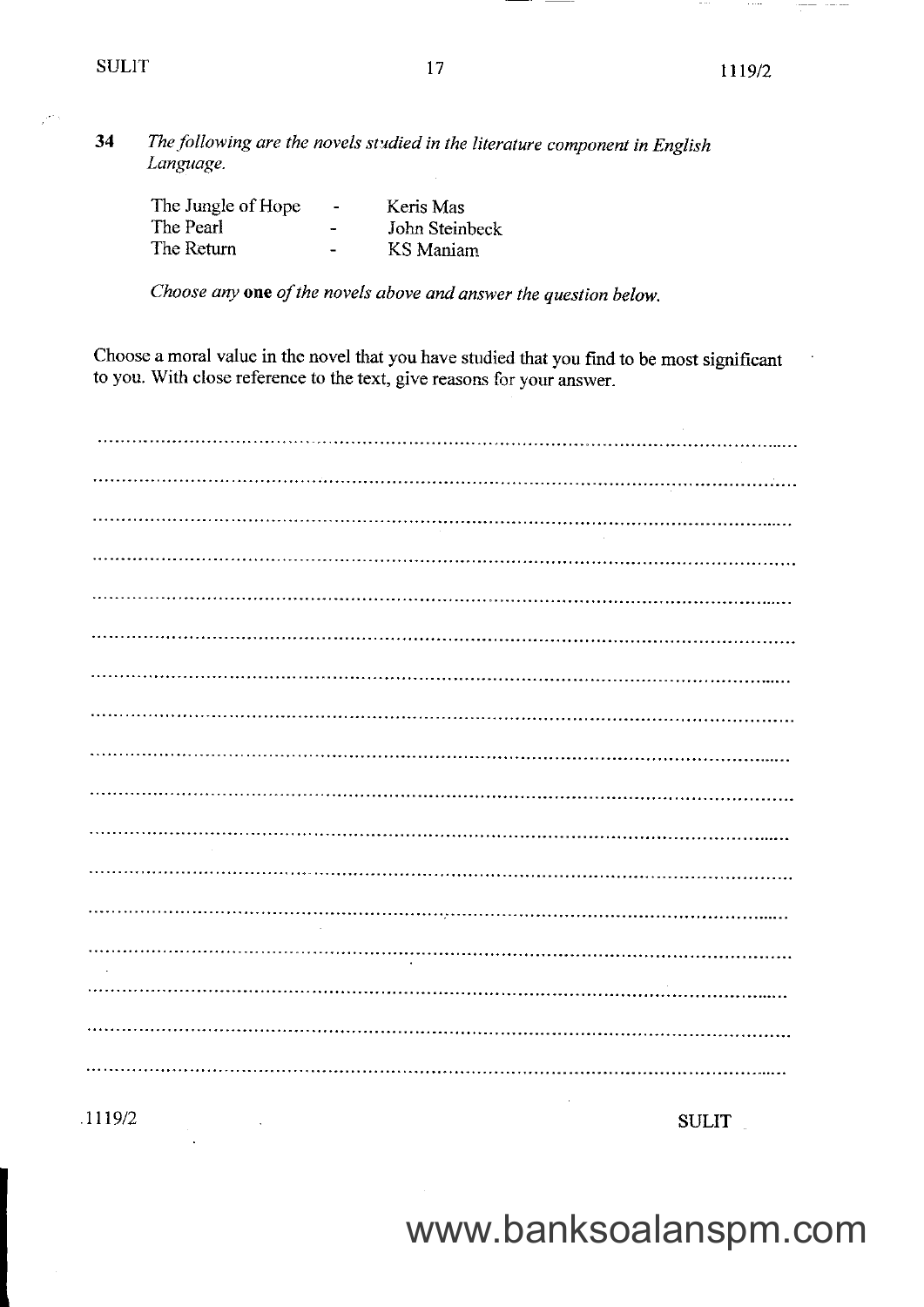$\sim$ 

 $\ddot{\phantom{a}}$ 

 $\sim$ 

 $\bar{\beta}$ 

L

| 1119/2 | <b>SULIT</b>    |
|--------|-----------------|
|        | $[15$ marks $]$ |
|        |                 |
|        |                 |
|        |                 |
|        |                 |
|        |                 |
|        |                 |
|        |                 |
|        |                 |
|        |                 |
|        |                 |
|        |                 |
|        |                 |
|        |                 |
|        |                 |
|        |                 |
|        |                 |
|        |                 |
|        |                 |
|        |                 |
|        |                 |
|        |                 |
|        |                 |
|        |                 |
|        |                 |
|        |                 |
|        |                 |

18